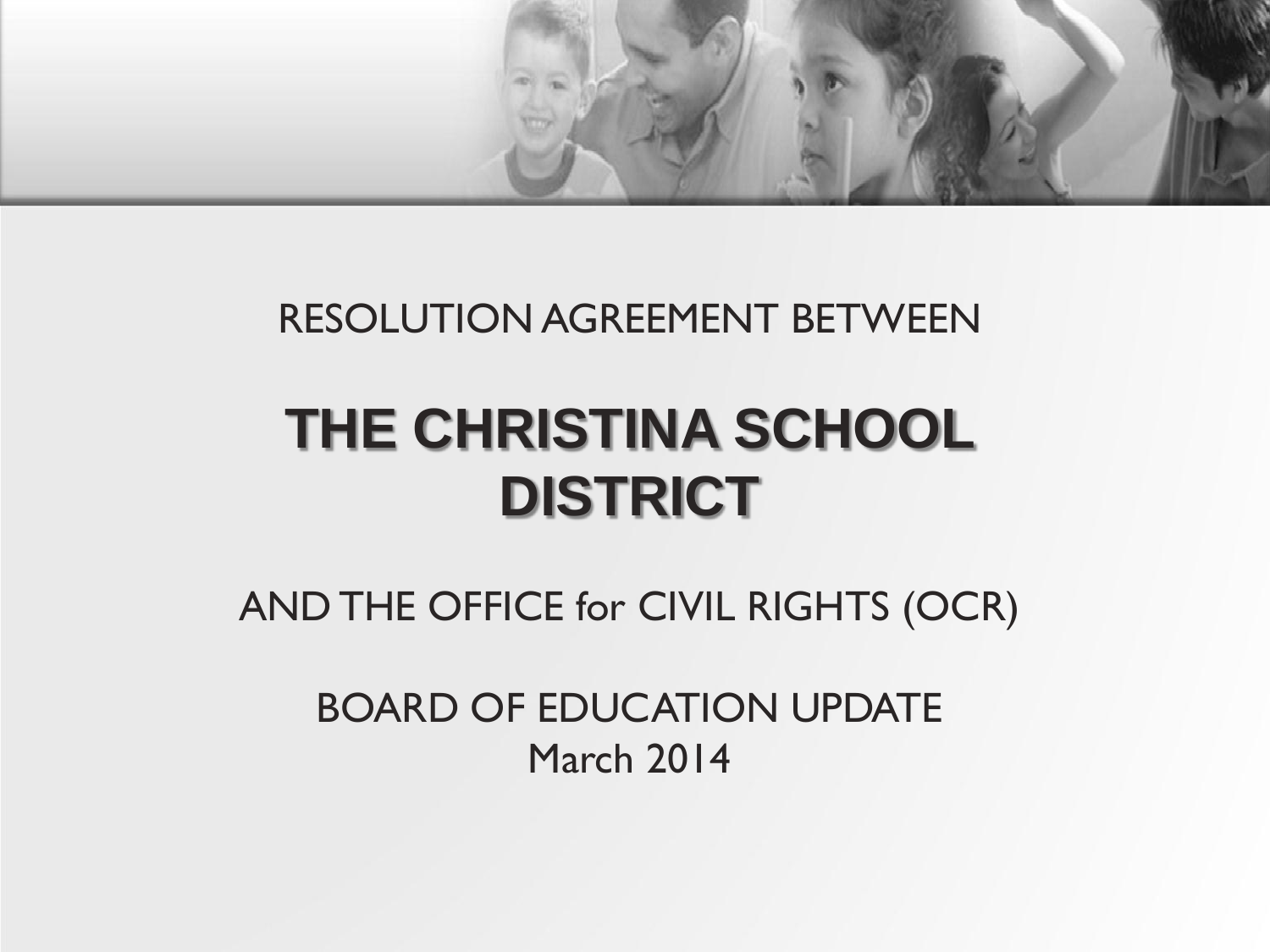# OCR RESOLUTION STATUS UPDATE

Christina's Resolution Agreement with the Office for Civil Rights is broad and encompassing with 10 distinct areas where the District has agreed to activities and deliverables that are reported back to the OCR on a time schedule. The main areas of the Resolution are :

- A. Collaborate with a Consultant (Expert)
- B. Strategize for Student Development Outside of the Disciplinary System
- C. Revision of Disciplinary Policies
- D. Discipline Supervisor
- E. Outreach to and Input from Students, District Staff and Community **Members**
- F. Training
- G. Notice to Parents
- H. School Resource Officers (SROs)
- I. Data Collection and Self-Monitoring
- Requests for Redress/Correction

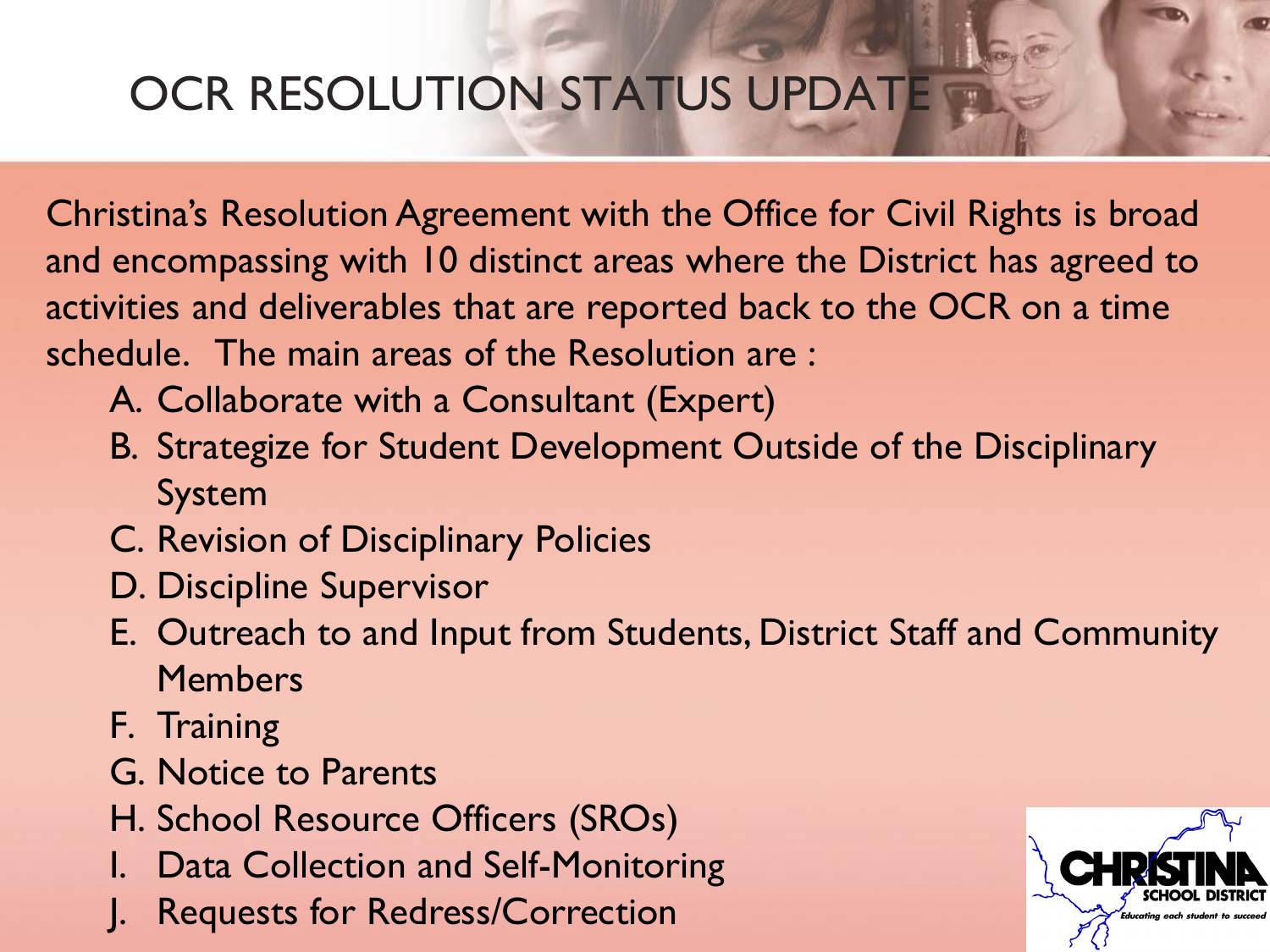### PROGRESS TO DATE :

- Christina has an Implementation Team meeting every month to review required deliverables outlined in the Resolution Agreement. This team is actively working with the District's expert - MAEC to recognize, address, and remove obstacles to this work and are currently focused on:
	- **Section C of the Resolution Agreement** 
		- **Review and revisions to the Current Student Code of** Conduct in order to create a new comprehensive Student Manual
	- **Section F of the Resolution Agreement** 
		- **Training is ongoing with our Phase I Schools**

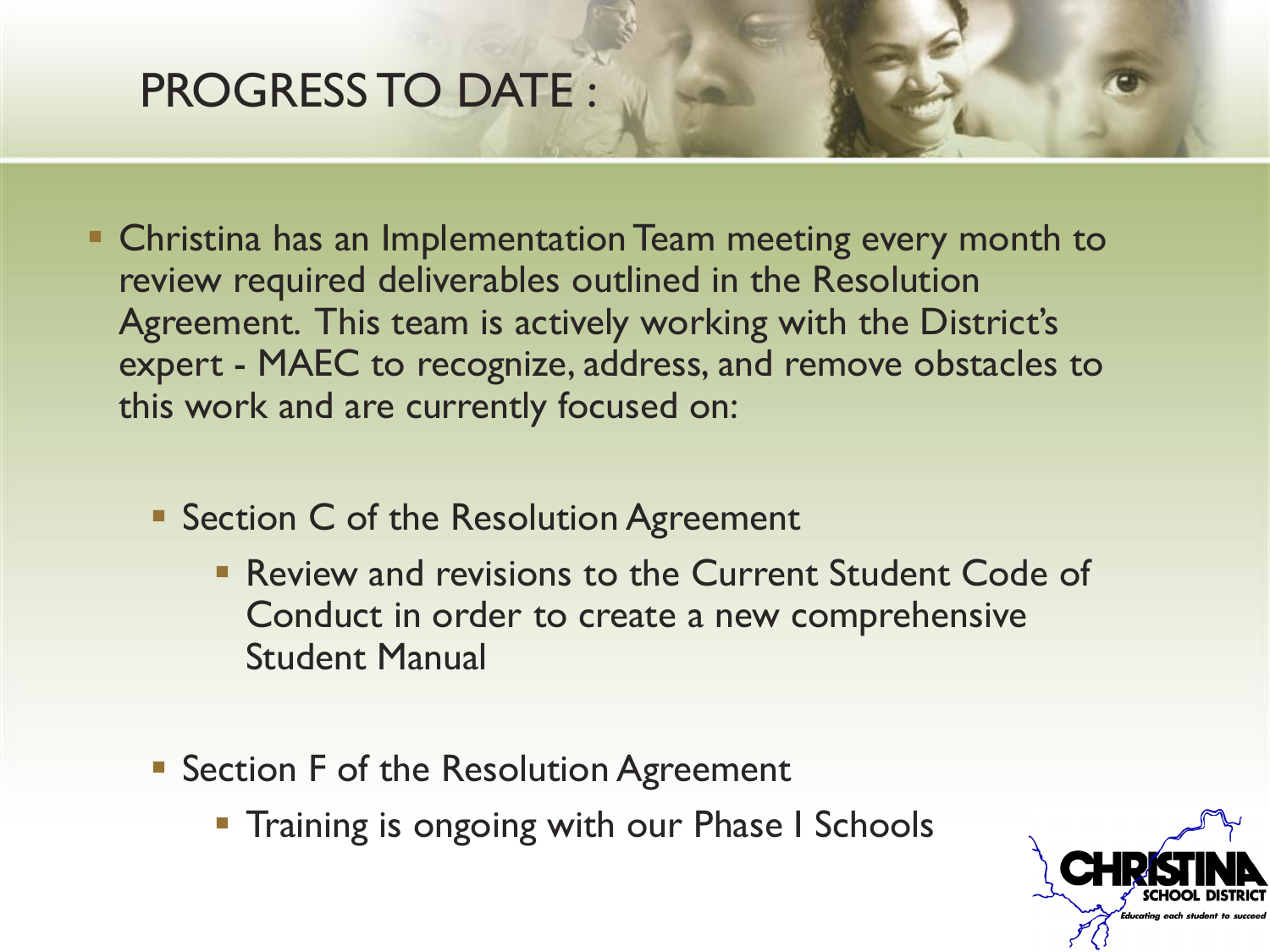The District is proposing a New Student Manual that has a broader purpose than the current Student Code of Conduct.

Some of the Goals for this new Manual include:

- Illustrate expected appropriate and respectful student behaviors
- Describe what strategies are in place to promote a Positive Instructional Environment for all students
- Describe what actions and interventions or sanctions are taken when students exhibit challenging, inappropriate, or harmful behaviors
- Outline student rights, privileges, and responsibilities
- Provide information about the disciplinary process and how to get help from school system personnel concerning appeal requests, processes and procedures, and resources
- This handbook will also include a glossary of terms being used throughout the district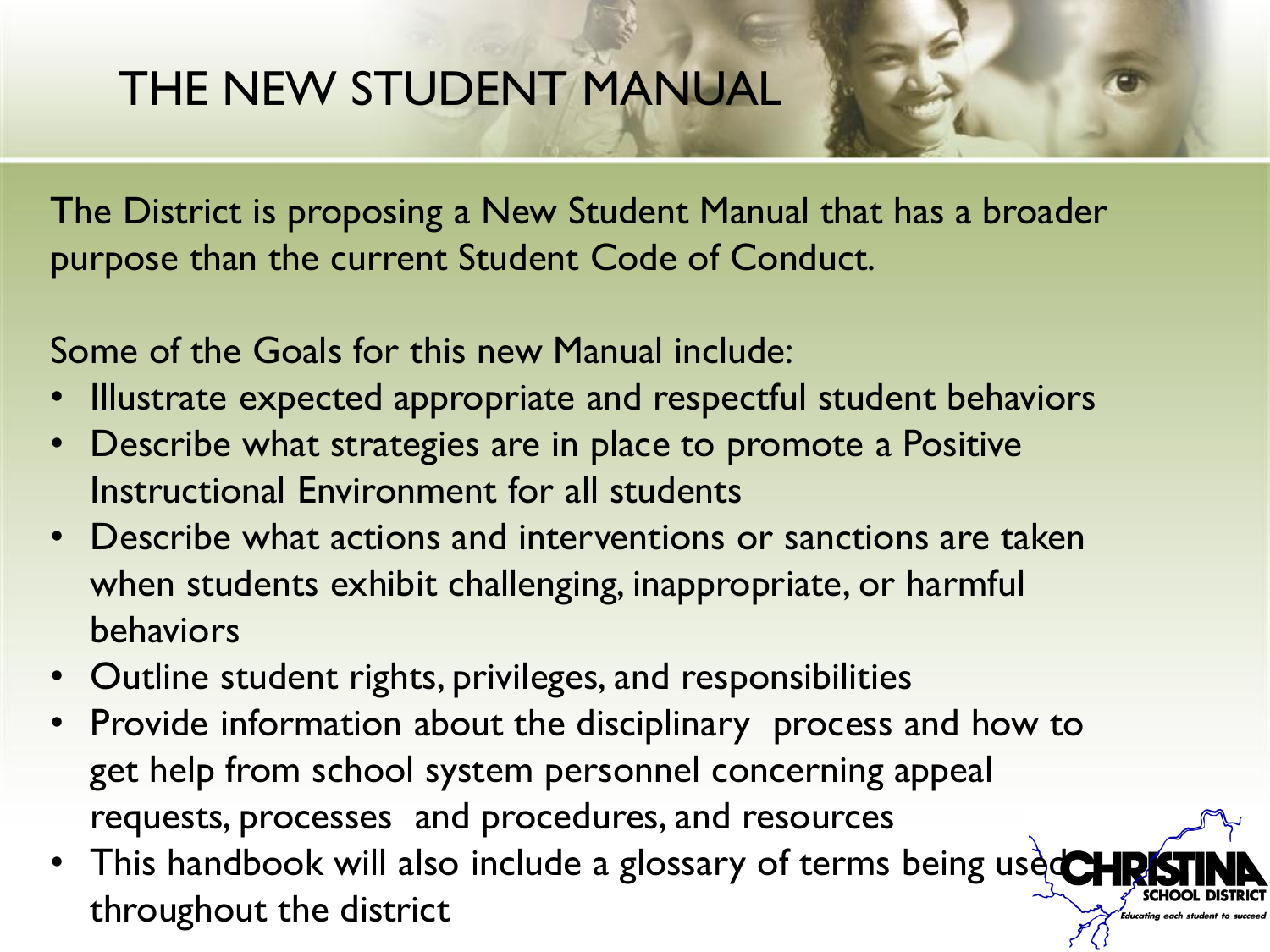The new Manual will include some mandatory information from several sources:

- The Christina Resolution Agreement with OCR outlines requirements for revised policies, processes, and practices regarding discipline.
	- Components for review include:
		- Referrals process for Discipline
		- Actions that require in-school or out of school suspension
		- Actions that require expulsion
		- Actions that require referral to law enforcement
		- Alternatives to sanctions that require a student being removed from the education setting
		- Develop an environment that supports positive student behavior and redirects students who may be struggling in ways OTHER than with punitive disciplinary sanctions.
- Code and Board Policy requirements for maintaining student confidentiality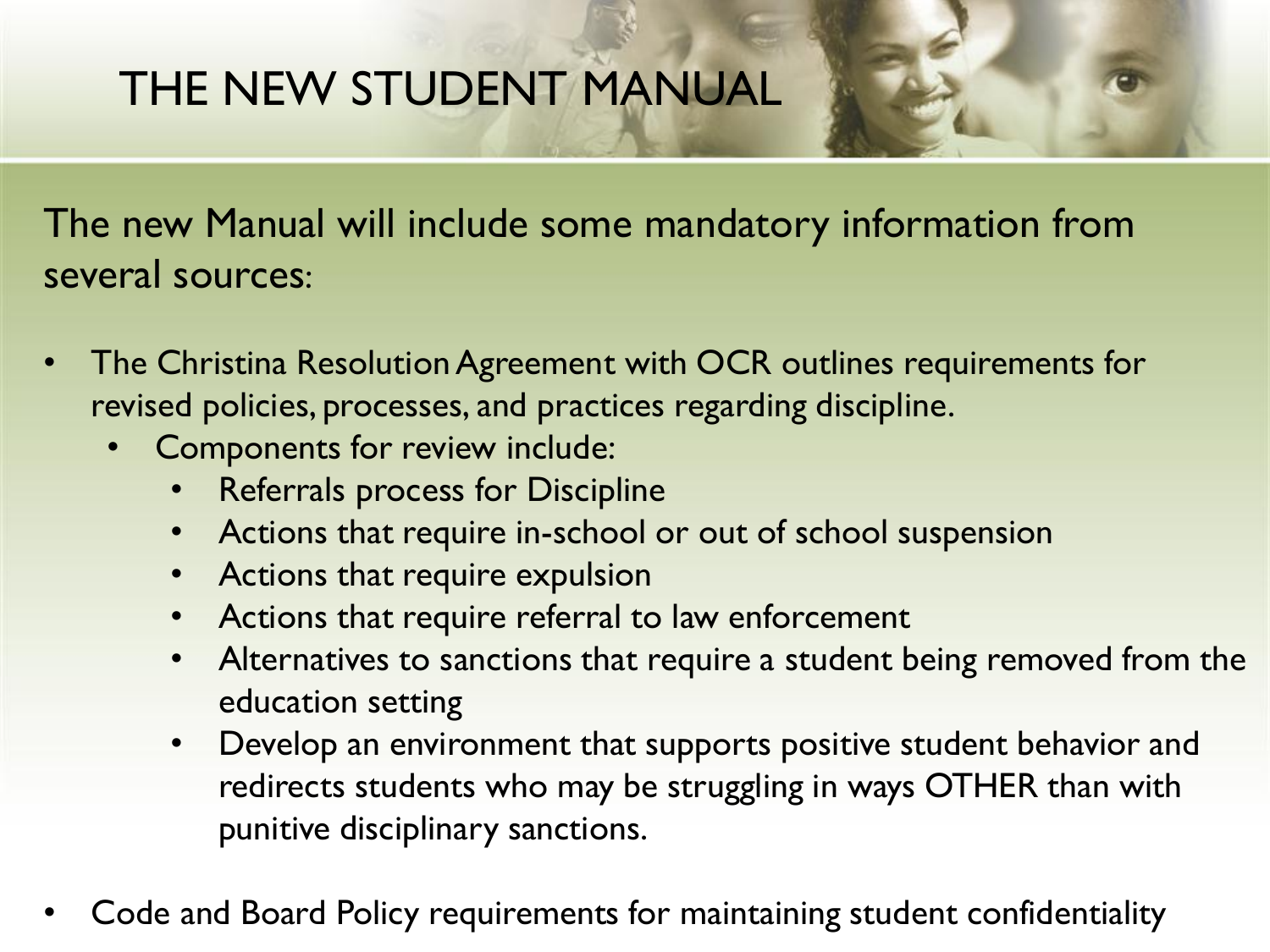The new Manual will include some mandatory information from several sources:

- Special Education Law State and Federal requirements.
	- Components for review include:
		- Referrals process for Discipline
		- Processes for in-school or out of school suspension
- State of Delaware Code Regulations (14 Del. C §4112)
	- Mandatory Reporting to the Police and/or the Delaware Department of Education (DDOE)

#### **Example: Police and DDOE**:

• Offensive touching employee victim, drug use/influence, possession of dangerous instrument/weapon, possession of an unlawful controlled substance including: prescription drugs, counterfeit drugs.

#### **DDOE:**

Sexual harassment, bullying, alcohol, fighting, teen dating violence, drug use/influence, tobacco possession and/or use.

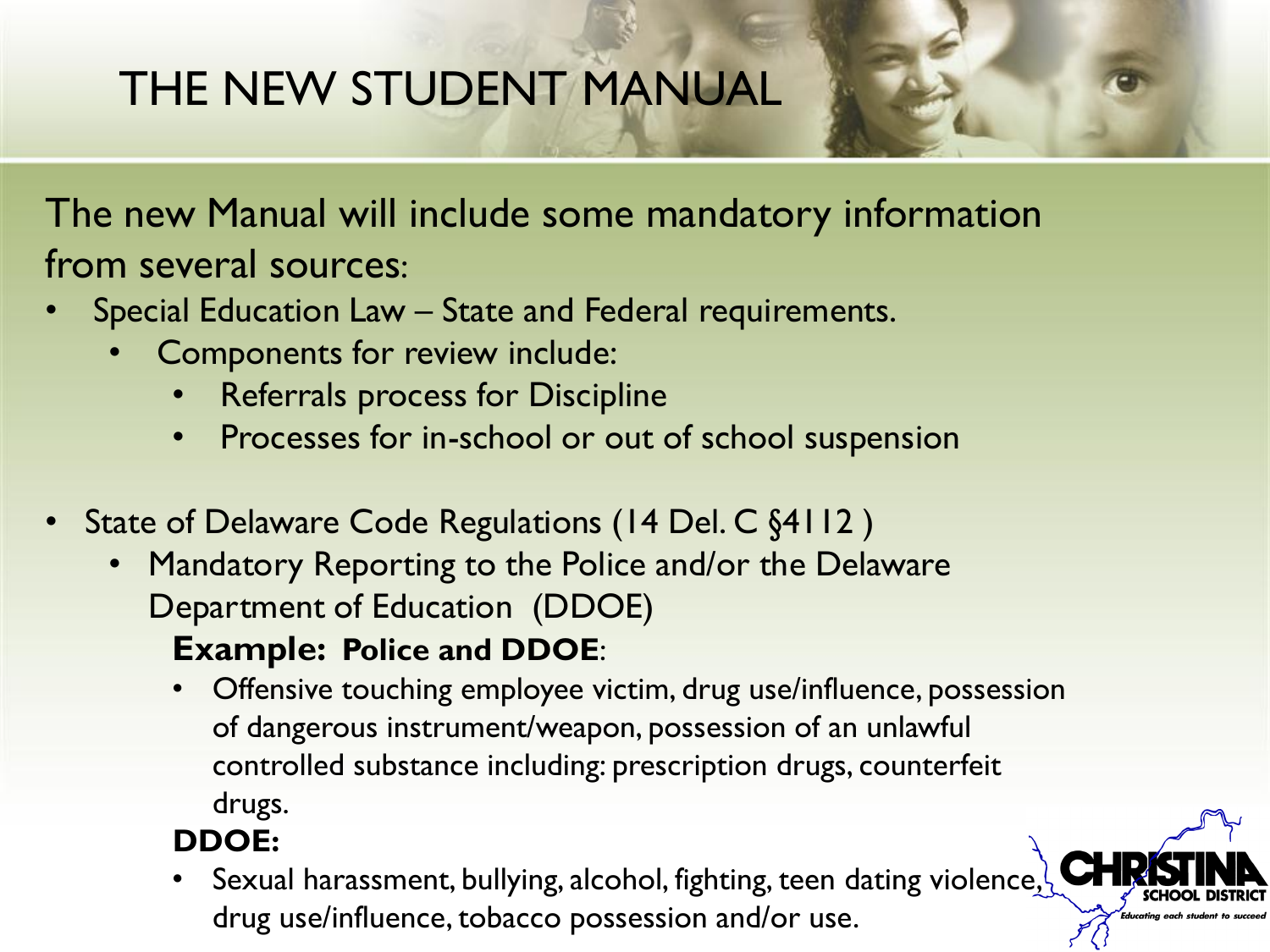The new Manual will include some mandatory information from several sources:

- Federal Regulations
	- Mandatory Sanctions for certain actions **Example**
		- **In compliance with the Federal "Guns Free Schools Act of 1994,"**

Possession of a firearm on school property, in a school bus, or at any school-sponsored event or activity shall result in expulsion for a period of not less than 180 school days. The Superintendent shall modify such expulsion requirement to the extent a modification is required by Federal or State law.

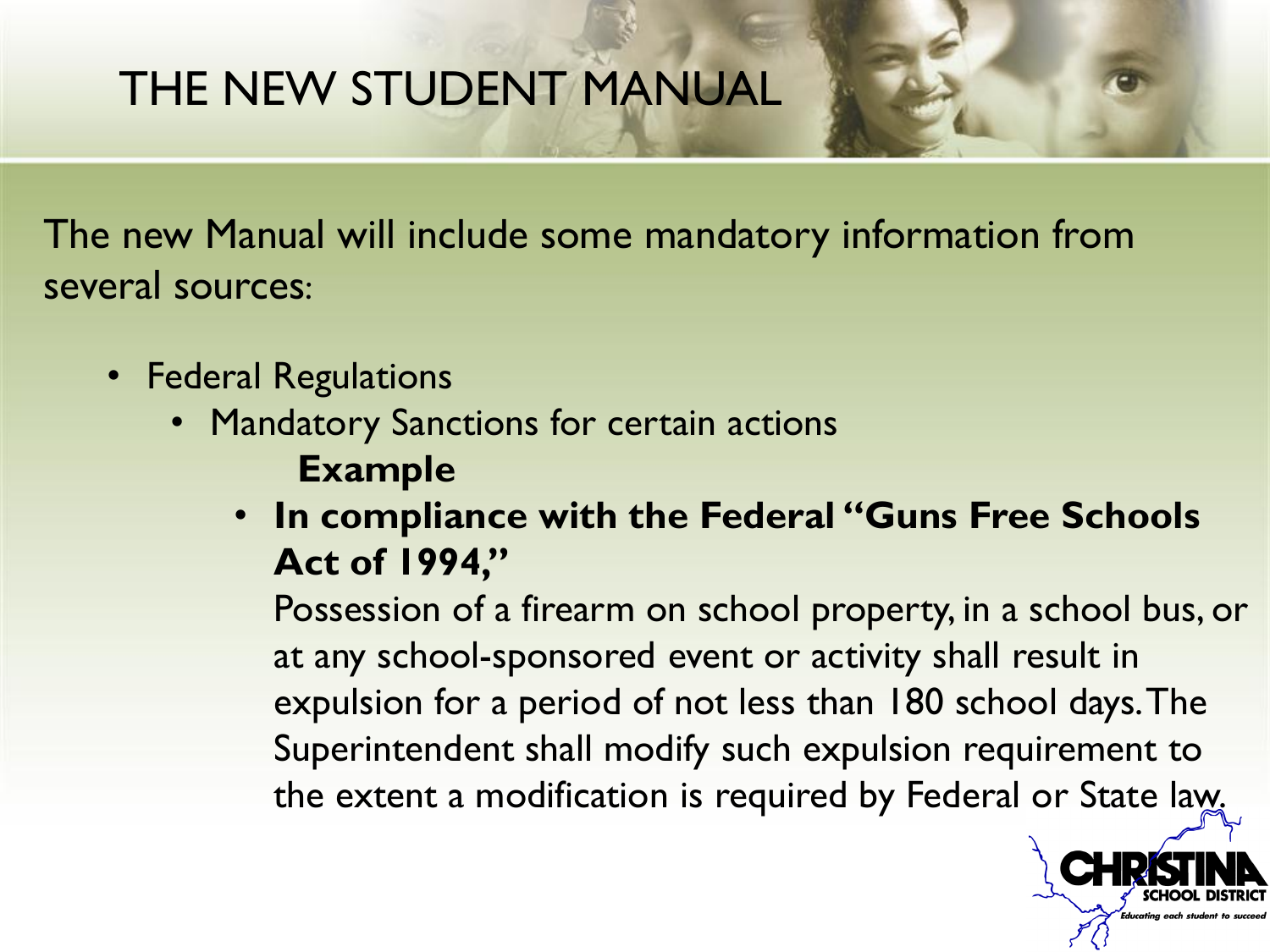The new Manual will include some mandatory information from several sources:

- State of Delaware Mandated Definitions of Terms **Example**
	- Dangerous Instrument(s) Possession/Concealment/Sale" shall mean the unauthorized Possession/concealment/sale by a student in the School Environment of any instrument, article or substance which is readily capable of causing serious physical injury or death.
	- Defiance of School Authority" shall mean: (1) A verbal or non-verbal refusal to immediately comply with a reasonable request from school personnel, or refusal to identify oneself at the request of school personnel, and/or refusal to comply with disciplinary action; or (2) A verbal or non-verbal display of disrespect and/or uncivil behavior toward school personnel which either causes a substantial disruption or material interference with school activities.
	- "Fighting" shall mean any aggressive physical altercation between two or more individuals.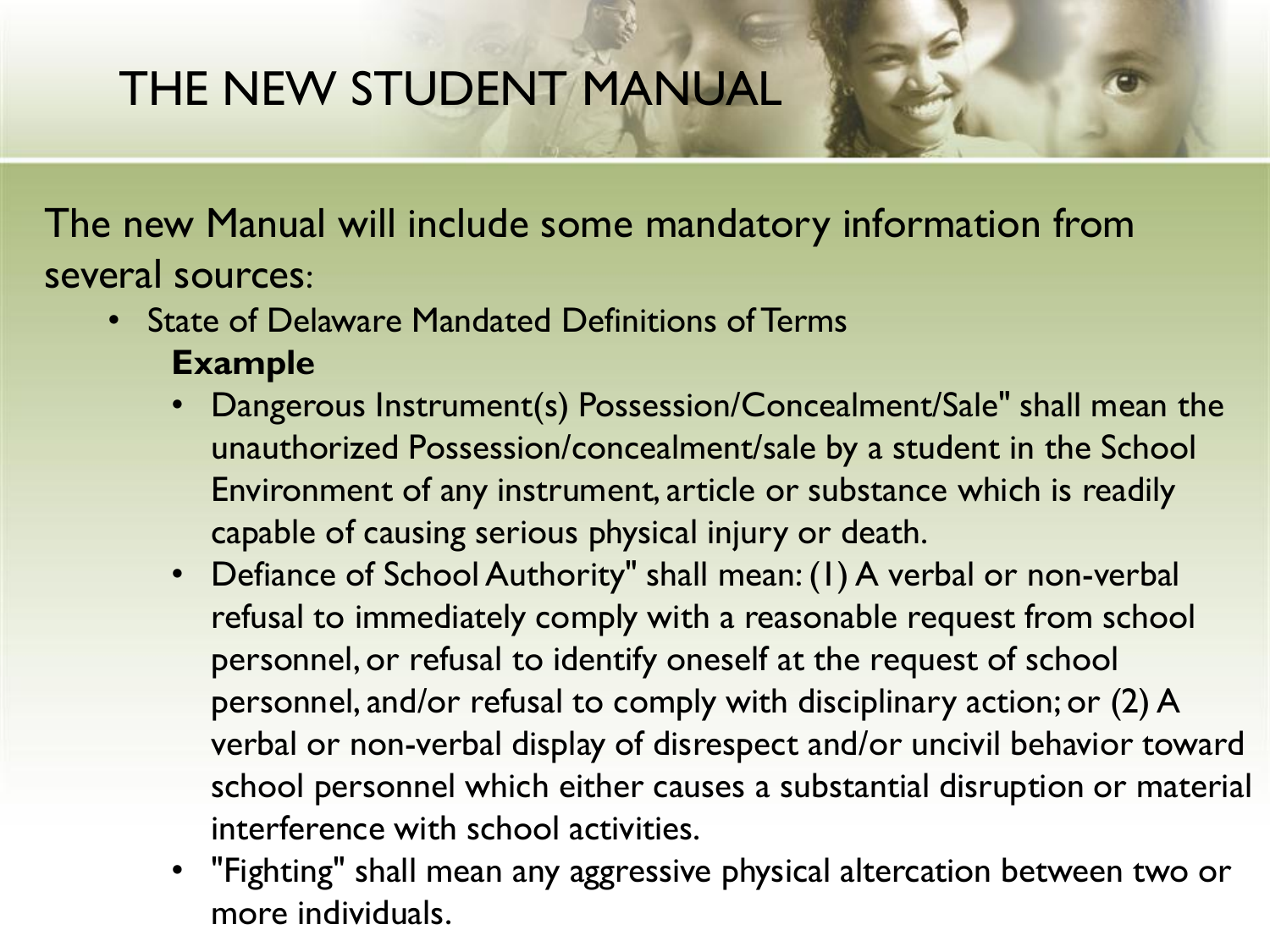With the mandatory sections in place there are many areas where we will be gathering feedback from students, families, and staff on content for the new Manual. These include:

- Behavior Expectations
- Ways to support Positive School Environments
- Resources to support students outside of the disciplinary process
- Resources to support families

Staff have developed Focus Questions that will be made available online. Forums held for the public and staff will reference these and encourage all to go out and respond to provide written feedback for this stage of the process.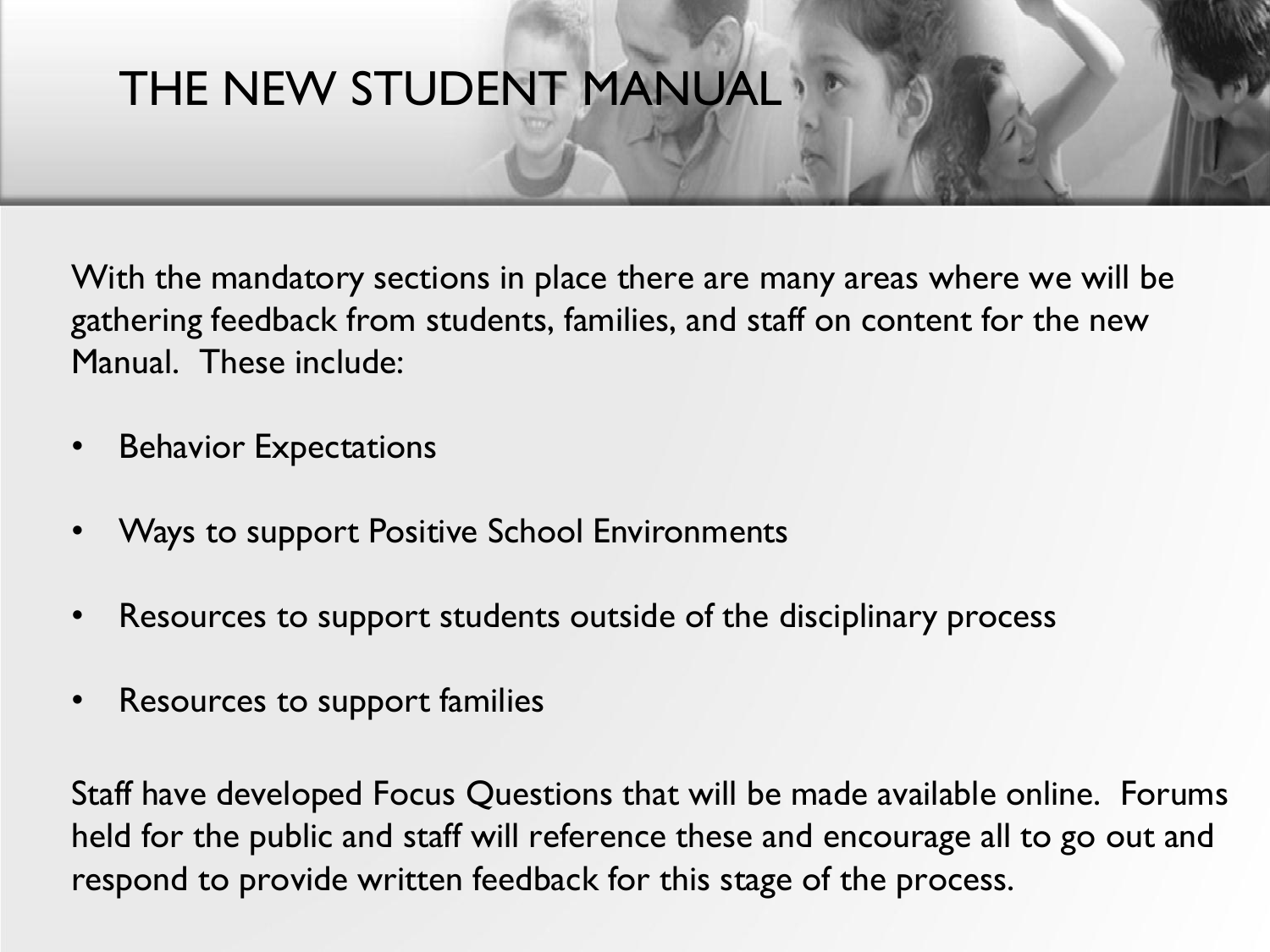# **NEW STUDENT MANUAL SCHEDULES**

Schedule for Development of the New Student Manual – Student Code of Conduct

- **February 2014** First Read for Office for Civil Rights and Mid Atlantic Equity Center of Proposed Changes
- **March Fublic Forums/ Student Forums/ Teacher Forums**
- **April 19. Example 12.5 First Read for the Board of Education** Additional Public Forums
- **May Second Read for the Board of Education** Additional Public Forums
- **June Printing and training for Administrators** 
	- **August Figure 1.5 Training for Staff and Students** Ongoing Public Forums